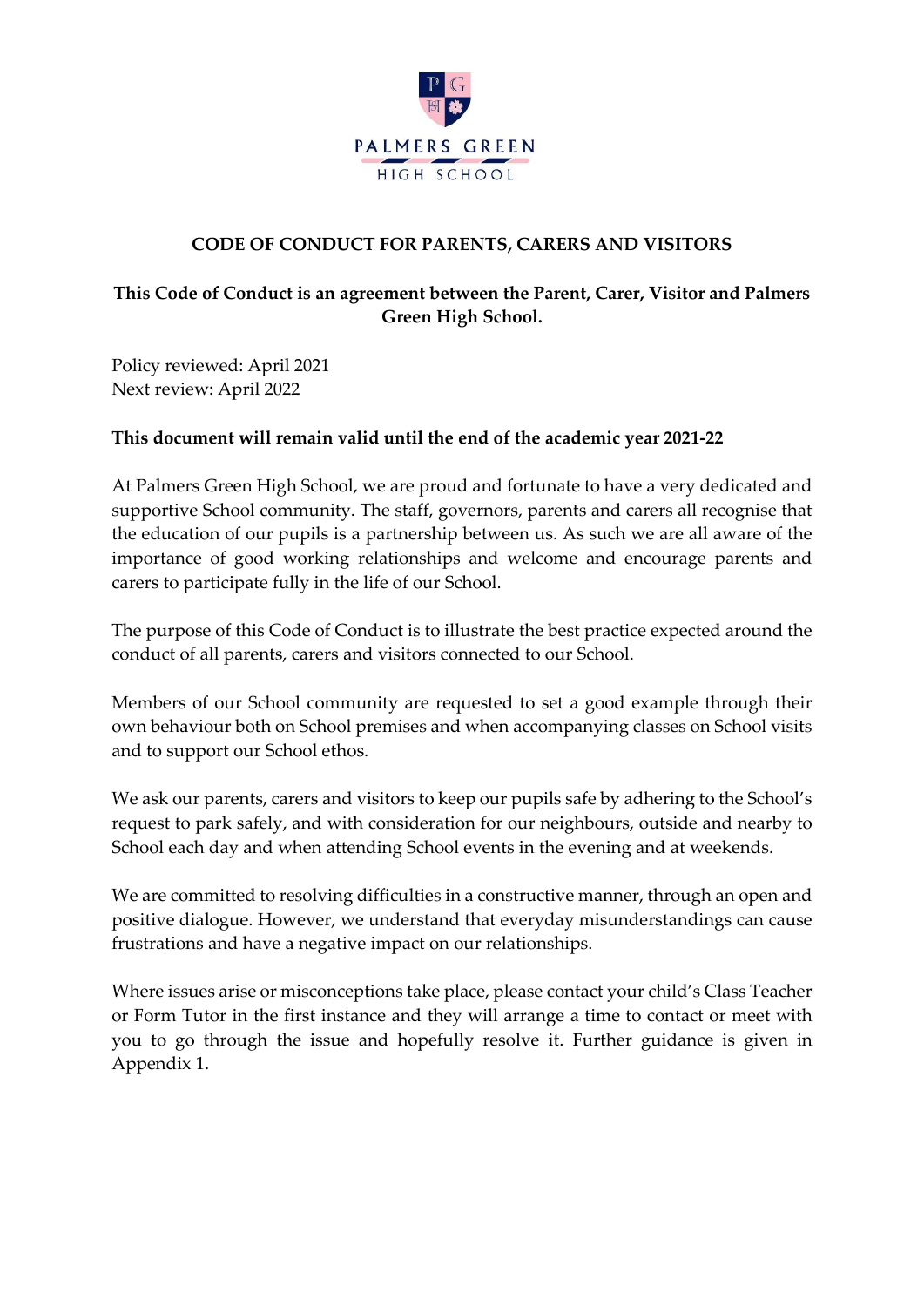## **As guidance, examples of behaviour that do not follow the Code of Conduct include, but are not limited to:**

- Disruptive behaviour which interferes or threatens to interfere with any of the School's normal operations or activities anywhere on the School premises.
- Any inappropriate behaviour on the School premises including using loud or offensive language or displaying temper.
- Threatening in any way, a member of staff, visitor, fellow parent/carer or pupil.
- Damaging or destroying School property.
- Sending abusive or threatening emails or text/voicemail/phone messages or other written communications, including on social media, to anyone within the School community.
- Making defamatory, offensive or derogatory comments regarding the School or any of the pupils/parents/staff/governors at the School in conversation or in written conversations, including emails.
- Posting defamatory, offensive or derogatory comments regarding the School or any of the pupils/parents/staff/governors at the School on social media sites. (Please see Appendix 2 - PGHS Social Media Guidance for Parents)
- Approaching someone else's child in order to discuss or chastise them because of the actions of this child towards their own child or another child.
- Smoking, taking illegal drugs or the consumption of alcohol on School premises. (Alcohol may be consumed, in moderation, during authorised School events.)
- Please note that dogs, other than guide dogs, must be carried at all times when brought on to the School premises.

Should any of the above occur on School premises or in connection with School it may be necessary for action to be taken and this is likely to be led by a member of the Senior Management Team.

Thank you for abiding by this Code of Conduct so that together we create a positive and uplifting environment not only for the pupils but also for all who work at and visit our School.

It is important for parents and carers to make sure any persons collecting their children are also aware of this policy.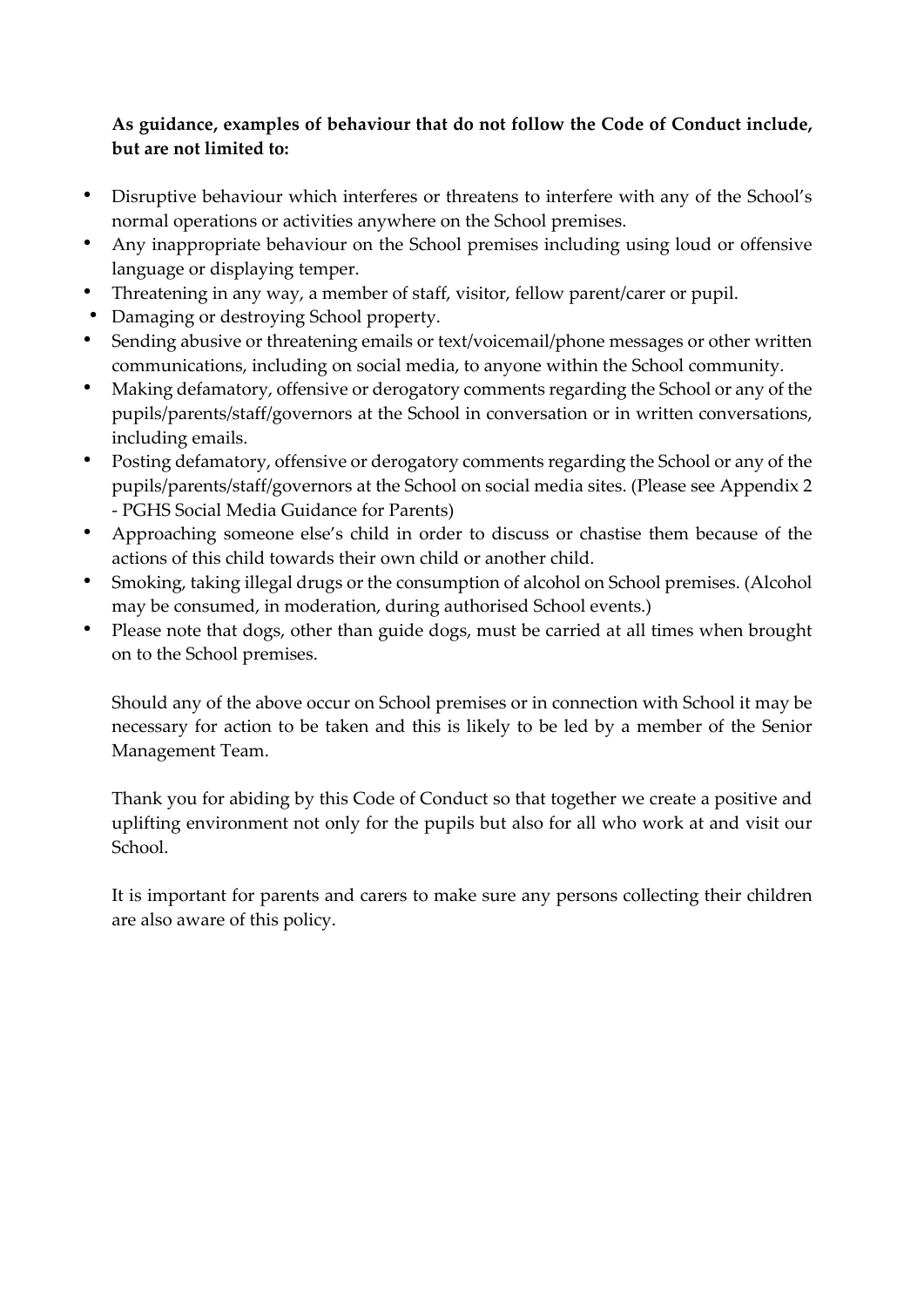# **Appendix 1**

#### **Parental contact with School - Lower School**

- Your first point of contact is with the Class Teacher.
- You can make contact in person at drop off or pick up time, by email or by contacting the School Office to leave a message.
- The Class Teacher may be able to answer your question straight away or they may need to get back to you and this will be done as swiftly as possible.
- Class Teachers are teaching during the day and so it is not always possible for them to come to the telephone when you call School; however, a message will be passed on by the School Office and the Class Teacher will respond as soon as they are able.
- Parents are advised that it will not normally be possible for them to see a member of staff, including Senior Management, without an appointment. They are asked to contact the School Office to arrange an appointment at a mutually convenient time. It is possible also to request a telephone call with a member of staff as an alternative to a face-to-face meeting.
- If the appointment concerns a serious pastoral or welfare matter, a meeting should be requested with the Deputy Head or Headmistress via the School Office.
- Other staff may be asked to meetings where appropriate or information may be shared with relevant persons.

### **Parental contact with School - Senior School**

- Your first point of contact is with the subject teacher or Form Tutor.
- You can make contact by email or by contacting the School Office to leave a message.
- The subject teacher or Form Tutor may be able to answer your question straight away or they may need to get back to you and this will be done as swiftly as possible.
- Teachers and Tutors are teaching during the day and so it is not always possible for them to come to the telephone when you call School; however, a message will be passed on by the School Office and the Teacher or Tutor will respond as soon as they are able.
- Parents are advised that it will not normally be possible for them to see a member of staff, including Senior Management, without an appointment. They are asked to contact the School Office to arrange an appointment at a mutually convenient time. It is possible also to request a telephone call with a member of staff as an alternative to a face-to-face meeting.
- If the appointment concerns a serious pastoral or welfare matter, a meeting should be requested with the Deputy Head or Headmistress via the School Office.
- Other staff may be asked to meetings where appropriate or information may be shared with relevant persons.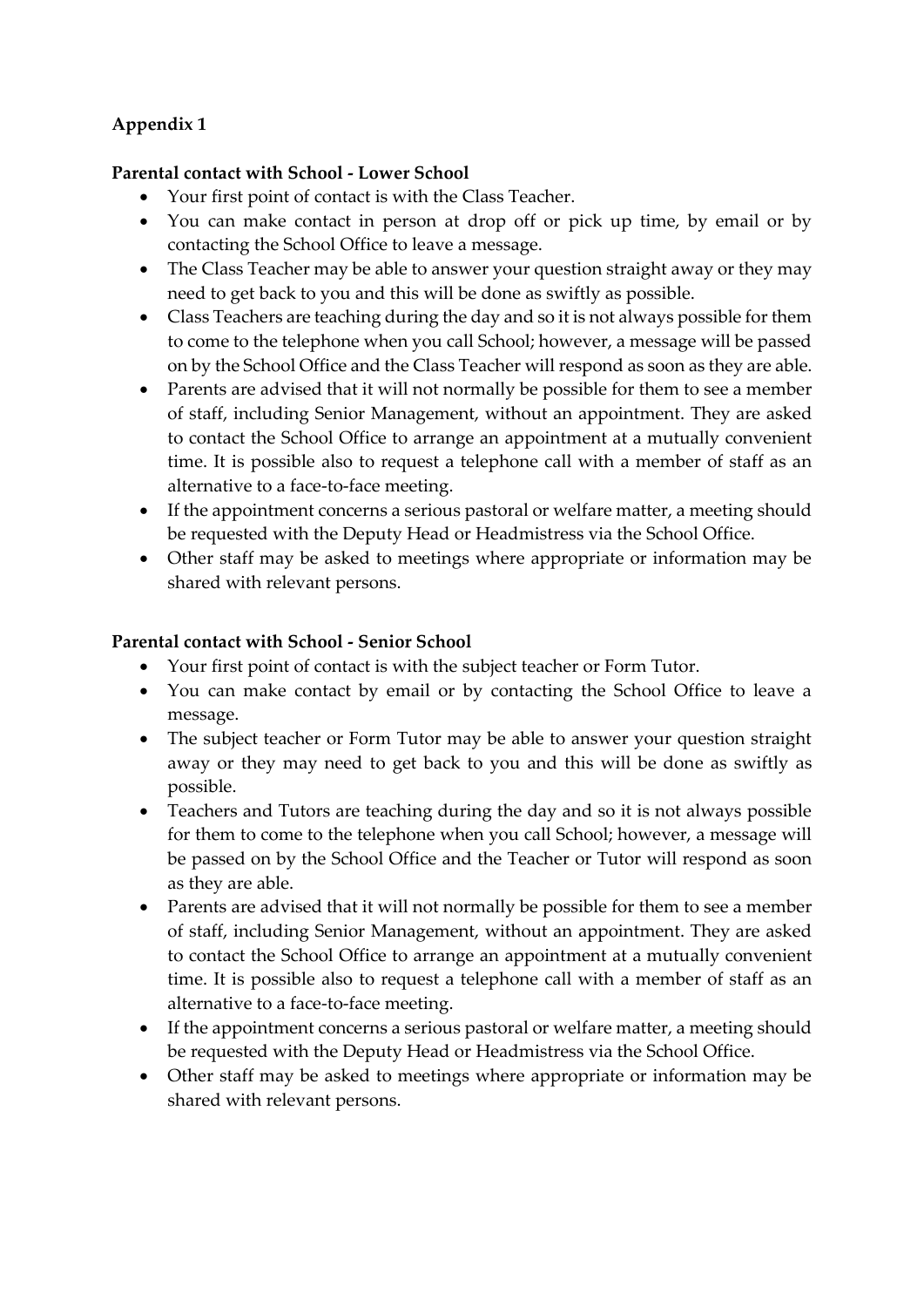# **Appendix 2**

## **Social Media Guidance for Parents**

## **Statement of Intent**

Palmers Green High School understands the benefits of using social media; however, if misused, the School community can be negatively affected, such as by damaging the School's reputation. This guidance document sets out how we expect parents to conduct themselves on social media such as Facebook, Twitter or blogging sites and when using messenger apps, such as WhatsApp.

PGHS asks its whole community to promote three common approaches to online behaviour:

- Common courtesy
- Common decency
- Common sense

PGHS strives to be a safe school for everyone where online behaviour does not:

- Cause offence or reputational damage to the School, staff or pupils
- Have implications for the safeguarding of pupils by releasing what may be confidential information, for example by providing personal details or photographs.

## **Legal framework**

This guidance has due regard to statutory legislation, including, but not limited to, the following:

- Data Protection Act 2018 and GDPR 2018
- Defamation Act 2013
- Protection of Freedoms Act 2012 (as amended)

## **Online safety and social media conduct**

PGHS expects parents to behave in a civilised nature online and will not tolerate any of the following online behaviour:

- Posting hurtful, rude or derogatory 'statuses' about the School, its staff or pupils. To do so is disrespectful and may upset, distress, bully or harass
- Posting or forwarding comments that may be considered to be intimidating, racist, sexist, homophobic or defamatory. This is cyberbullying and may be seen as harassment or libel
- Complaining about the School's values and methods on social media
- Other postings or actions which could be perceived as abusive or make someone feel upset, humiliated or threatened.

Parents will not attempt to 'friend' or 'follow' any member of staff on their personal social media accounts without the member of staff's prior knowledge and agreement.